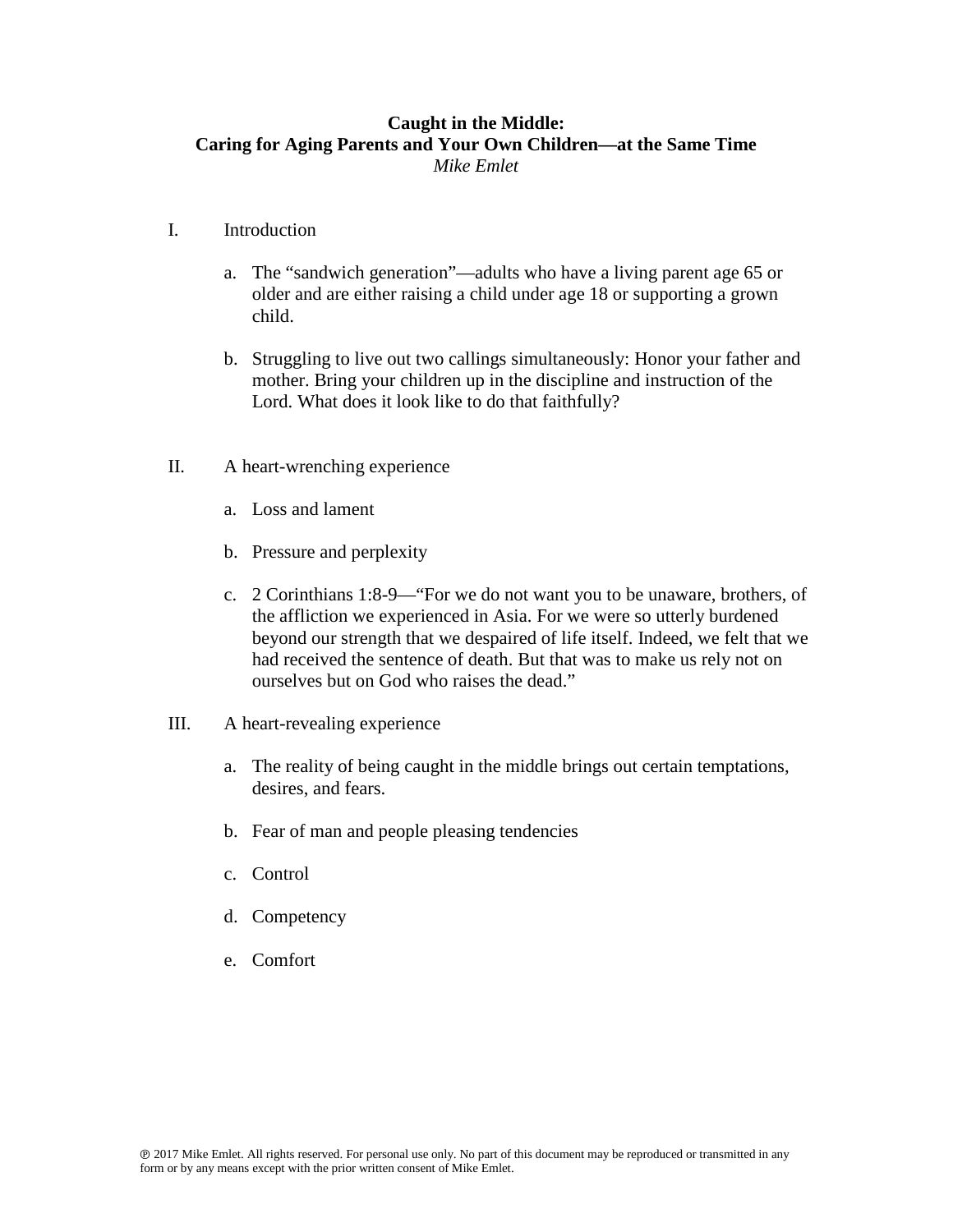- IV. Living in the middle
	- a. Two orienting perspectives
		- i. The necessity of wisdom
			- 1. This is not simply a pragmatic, time-management issue.
			- 2. Wisdom from Jesus Christ (1 Cor 1:30)
		- ii. The necessity of being still
			- 1. Being caught in the middle usually feels like the antithesis of stillness!
			- 2. Psalm 46:10: "Be still and know that I am God." And notice the preceding verses.
			- 3. Psalm 131
			- 4. If He is God, you are not (and that's a good thing!) You *can't* "fix-it-all, know-it-all, or be everywhere-for-all" (Zack Eswine, *Sensing Jesus;* also see his book *The Imperfect Pastor*)
	- b. Practical steps:
		- i. Assess areas of concern vs. responsibility (See Paul David Tripp, *Instruments in the Redeemer's Hands: People in Need of Change Helping People in Need of Change,* 250)